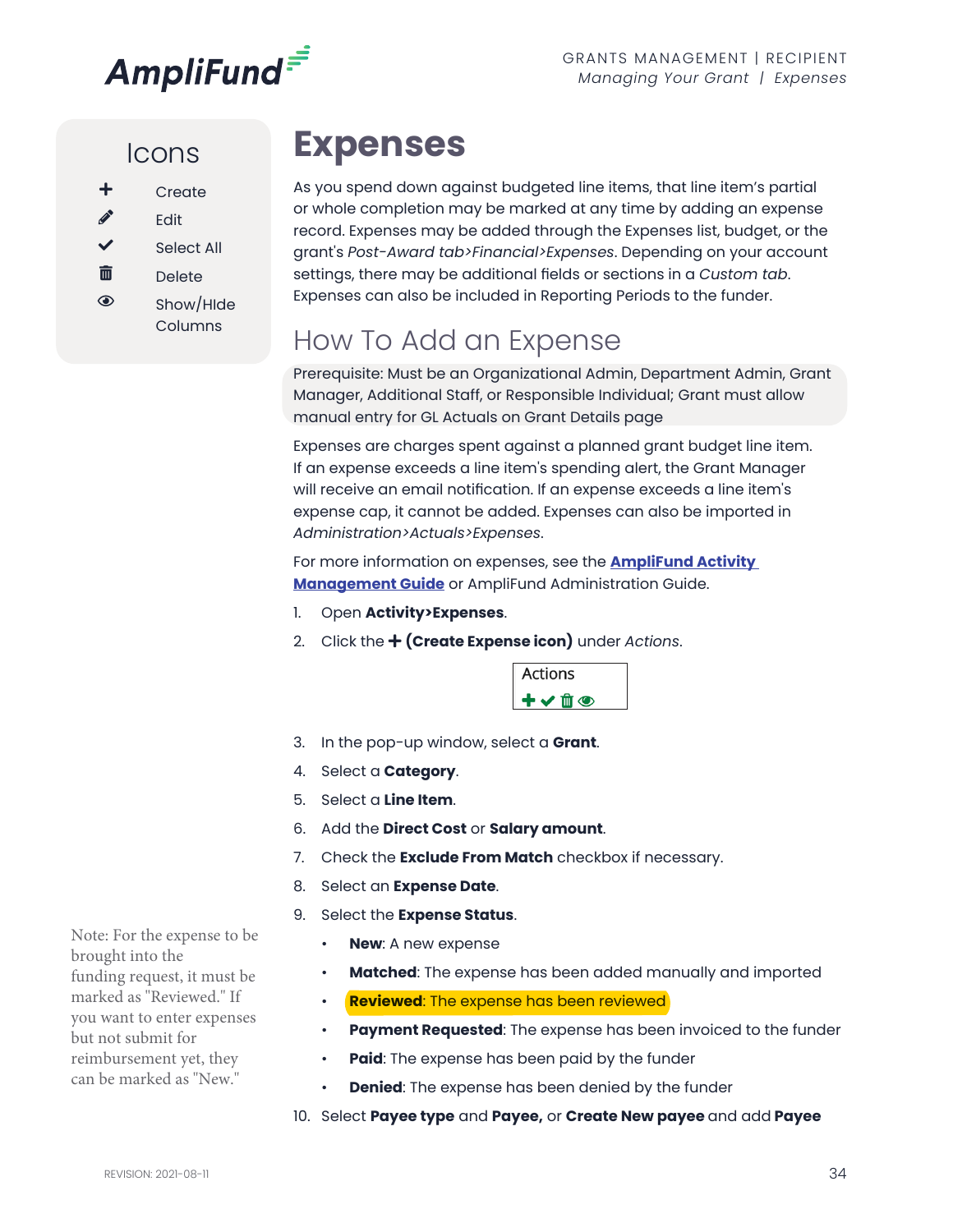

**name**. The payee is the entity that received the expense funds in exchange for services or goods.

- 11. Add a **Description** (optional).
- 12. Click **Save**.

#### How To Add Indirect Expenses

Prerequisite: Must be an Organizational Admin, Department Admin, Grant Manager, Additional Staff, or Responsible Individual; Grant must allow manual entry for GL Actuals on Grant Details page

## Note

If indirect expenses are system generated, they will appear automatically when an expense is added against a line item that generates indirect.

Indirect expenses are charges spent against a grant's planned indirect cost. If an expense exceeds a line item's spending alert, the Grant Manager will receive an email notification. Indirect expenses can also be imported in *Administration>Actuals>Expenses*, or system-generated.

For more information on expenses, see the **[AmpliFund Activity](https://amplifund.zendesk.com/hc/en-us/articles/210570363-Activity-Management-Guide-)  [Management Guide](https://amplifund.zendesk.com/hc/en-us/articles/210570363-Activity-Management-Guide-)** or **[AmpliFund Administration Guide](https://amplifund.zendesk.com/hc/en-us/articles/210570443-Administration-Guide)**.

- 1. Open **Grant Management>Grants>All Grants**.
- 2. Click a **grant name**.
- 3. Open the **Post-Award tab>Financial>Budget**.
- 4. Click the **(Expenses icon)** next to the Indirect Cost line item.

| Indirect             |   |  |
|----------------------|---|--|
| <b>Indirect Cost</b> | a |  |

5. Click the **(Create icon)** under *Actions*.

| <b>Actions</b> |  |
|----------------|--|
|                |  |

- 6. Add the **Direct Cost** amount.
- 7. Check the **Exclude From Match checkbox** if necessary.
- 8. Select an **Expense Date**.
- 9. Select the **Expense Status**.
	- **New:** A new expense
	- **Matched:** The expense has been added both manually and imported, a possible duplicate
	- **Reviewed:** The expense has been reviewed
	- **Payment Requested:** The expense has been invoiced to the funder
	- **Paid:** The expense has been paid by the funder
	- **Denied:** The expense has been denied by the funder
- 10. Add a **Description** (optional).
- 11. Click **Save.**